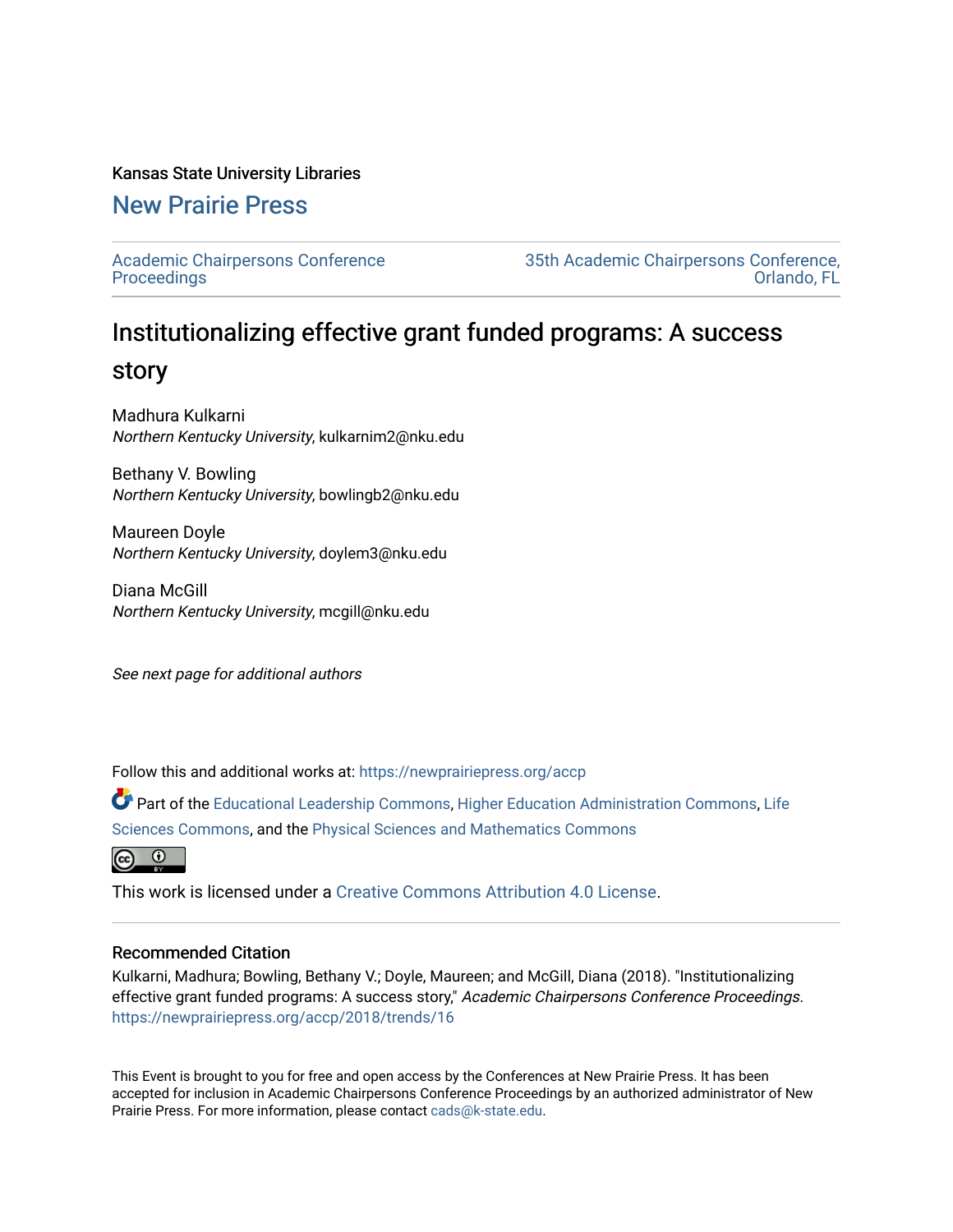#### Presenter Information

Madhura Kulkarni, Bethany V. Bowling, Maureen Doyle, and Diana McGill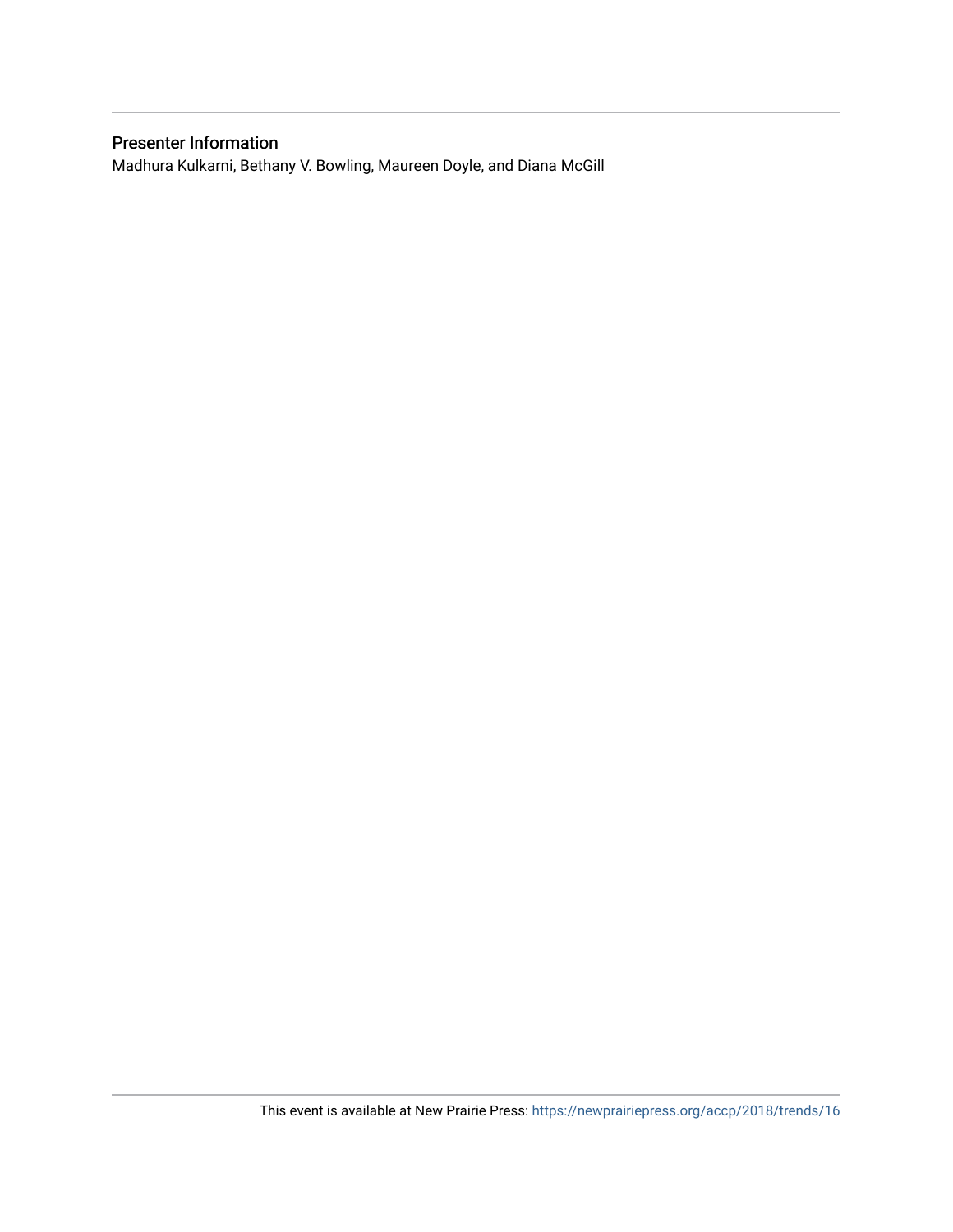## **Academic Chairpersons Conference 2018**

**Presentation Title:** Institutionalizing effective grant funded programs: A success story

**Authors**: Madhura Kulkarni, Bethany Bowling, Maureen Doyle, Diana McGill (All authors are affiliated with Northern Kentucky University)

#### **Presentation Description:**

As budgets tighten at institutions of higher education and federal funding agencies, universities are increasingly struggling with questions of how to institutionalize and sustain successful programs initially funded on short-term soft money. Northern Kentucky University (NKU) had two such National Science Foundation (NSF)-funded projects focused on undergraduate STEM majors: Scholarships, Opportunities, Achievements and Results (SOAR) and Focus on Occupations, Recruiting, Community, and Engagement (FORCE). Independent evaluation for these projects indicated that FORCE activities had increased several measures of student success, including retention and graduation. As these projects wound down, NKU's STEM center, the Center for Integrative Natural Science and Mathematics (CINSAM), institutionalized the successful program activities, albeit on a smaller scale or different format due to funding restrictions.

Here, we share some lessons learned from the process of institutionalizing Projects SOAR and FORCE through CINSAM:

- STEM-wide groups of faculty and NSF funding were important to initiate and refine programs that display a strong, local evidence base of effectiveness. Takeaways:
	- $\circ$  Short-term soft money is a key component that allows for testing ideas and building an evidence base for new programs. The end results are both a strengthening of the broader literature and improving local decision-making.
	- $\circ$  Short term soft money is not sufficient for continuation of identified best practices. For sustainability, institutional funds (or possibly endowments) are required.
- CINSAM's existing infrastructure (personnel, administrative structure, relationships with departments)—along with support from STEM departments (especially chairs), deans, and other administrators—was central to the institutionalization of the programs. Takeaways:
	- $\circ$  Centers that work across departments have the power to help universities institutionalize and sustain effective programs.